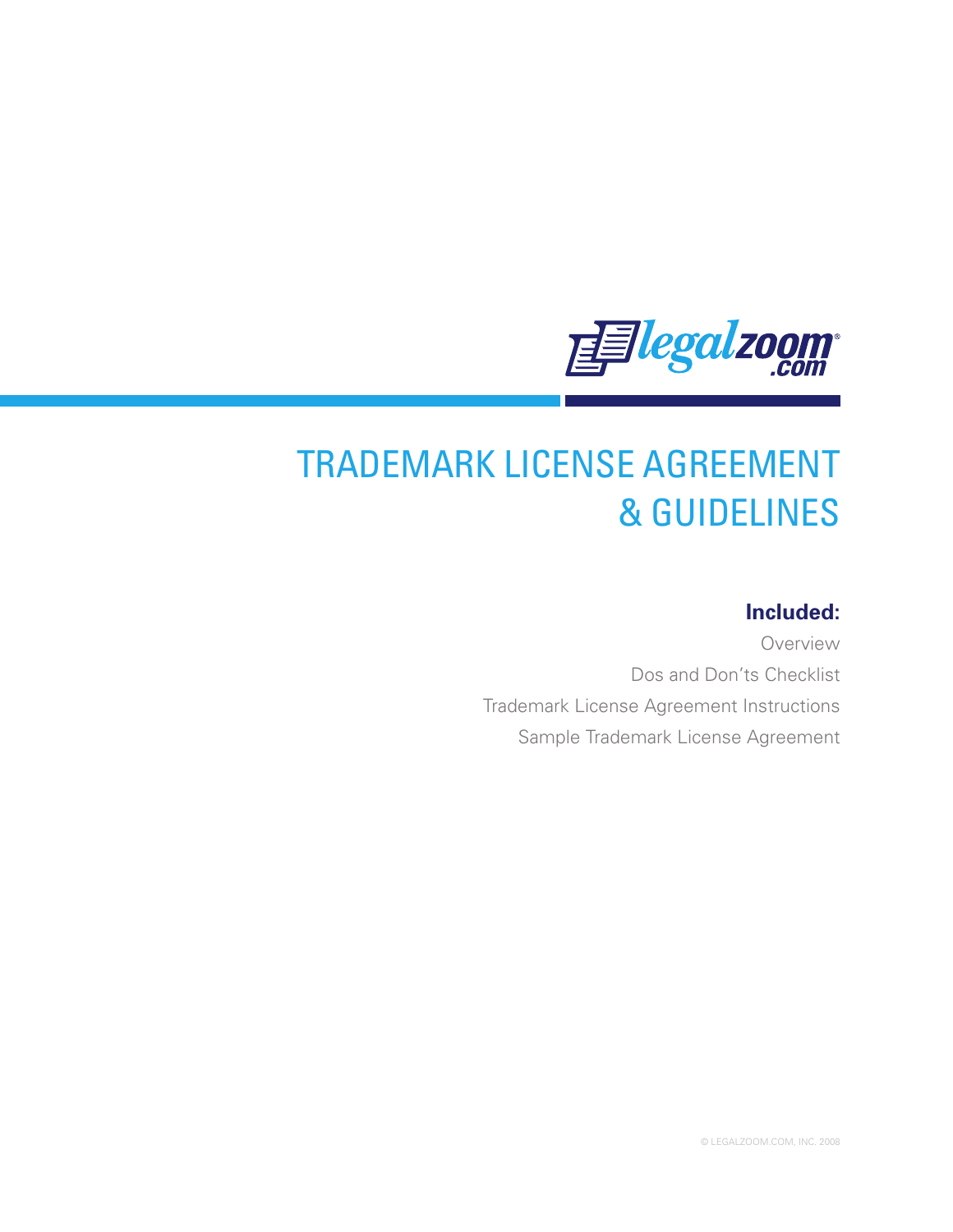## **1. Overview**

A company's ability to buy and sell property is essential to its long-term life and vitality. Although it does not take up physical space, an excess of intellectual property can burden a company, directing limited funds towards maintaining registrations, defending against third-party claims, or creating and marketing a final product. Licensing intellectual property can have an immediate positive effect on a company's finances, generating revenue and decreasing costs. A company looking to obtain a license must be sure that the licensor does, in fact, have title to the desired items. A properly-drafted trademark license agreement can help in both circumstances.

A trademark license agreement allows the licensee to use (but not own) the licensor's trademark in connection with agreed-on products or services. Licensing can help a company expand into new markets effectively and easily while lending the licensee an established name and reputation. The marketing efforts made by the licensee will in turn benefit the licensor's goods and goodwill.

If you follow the enclosed sample and guidelines, you will have a written acknowledgment of the rights and responsibilities being licensed. This will provide essential documentation of ownership and liability obligations and you will be well on your way to establishing rights in and responsibilities for your selected trademarks.

## **2. Dos & Don'ts Checklist**

A trademark protects names, terms, or symbols used to identify the products of a certain manufacturer or company. This includes brand names like "Coca-Cola" and images like Nike's famous "swoosh." With a trademark license, the owner of the trademark allows the licensee to use that mark in exchange for certain fees and/or royalties. No ownership rights are transferred in this exchange. Keep this in mind if you revise the language of the enclosed document.

A license is different than an assignment, which is an outright sale in all ownership rights to a trademark. A transfer of all rights is not a license. Do not revise the agreement to extend the reach of the rights being provided.

A trademark license is typically accomplished through a contract, like the written agreement form that follows. After the parties have negotiated and signed their agreement, the document should be recorded with the U.S. Patent and Trademark Office (USPTO). Although this is not absolutely required, it does give the public notice of parties that have the right to use the mark. It may protect the licensor from claims that it has abandoned and no longer has rights in its trademark.

The advantage of licensing your trademark is that you retain the potential for future income, both in your own use and development of the mark and in royalties received from your licensees. However, such income is by no means certain, and your opportunities are paralleled by risk. If you sell your trademark outright, you are guaranteed payment at the price you and the purchaser have negotiated. On the other hand, that one-time payment is all that you will ever receive for your property. You will no longer have the right to control anyone else's use of your creation. Consider carefully which approach will be best (and most lucrative) for you and your company.

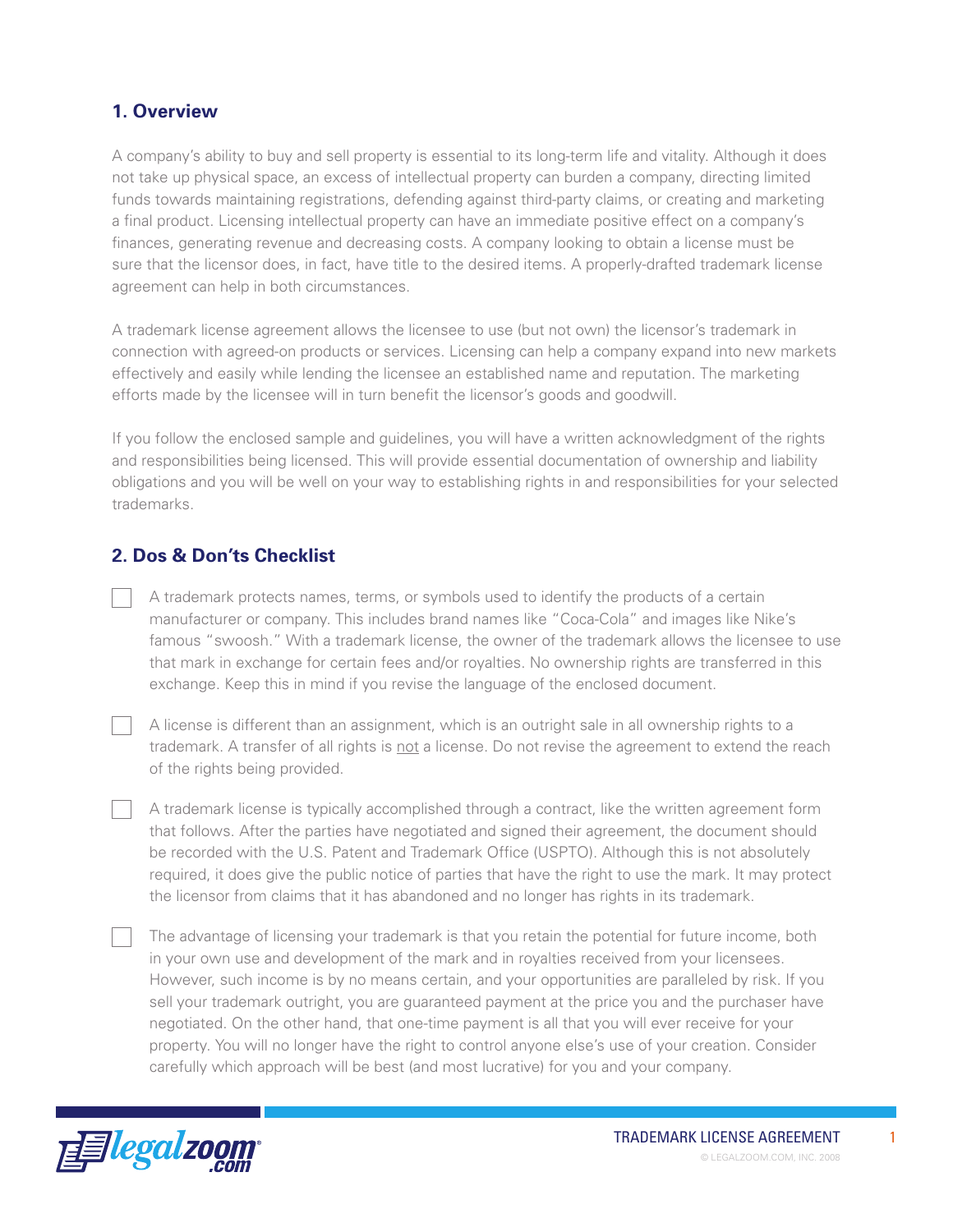The law permits an owner to license its trademarks only if he or she controls the nature and quality of the goods or services that bear those marks. Pay particular attention to the provisions in the enclosed agreement that discuss quality standards and the appearance of the marks. The owner is permitted to monitor the licensee's use of the marks, and should do so continuously to protect them and the goodwill associated with them. The agreement is only a first step – active monitoring and use of trademarks is still required.

On the other hand, excessive control in a licensing arrangement may lead a court to the conclusion that it is instead a franchising arrangement. If quality control is found to have "significant" control over the licensee's business, the governing document may be termed a franchising agreement and the licensor will be subject to specific and limiting state and federal franchise laws. Talk to an attorney if you have additional questions or concerns about the differences between these types of arrangements.

Do not enter into an agreement without completing your due diligence. If you are seeking a license to use another party's trademark, conduct searches with the USPTO, all 50 states, DBA filings, other government agencies, and online directories to make sure the licensor actually has complete and unique rights in the offered property. Although your findings will not guarantee title, you may have protection as an "innocent purchaser" if disputes arise. You might also find critical information about the valuation and breadth of the mark. Consider hiring a professional to help in your investigation. Comparing trademarks often requires a specialized understanding of what marks will be considered confusingly similar or deceptive.

If you are licensing your trademark to an outside party, make sure you own it. Although this may seem obvious, ownership of intellectual property is rarely clear-cut. For example, you may have a name that you think of as your trademark, but unless you have used it in business, you do not have rights in that mark. Even if you have been using a mark in your business, another company may have started using it before you and have priority rights in that mark. A thorough search of the relevant marketplace and registry office should be conducted before you attempt to license your trademark.

Before licensing your trademark, get information about the potential licensee's business reputation and position, product portfolio and scope, and scale of production and distribution. Licensors can rely on the potentially better manufacturing capacity and industry knowledge of another company without making additional investments to obtain this information.

Both parties should review the agreement carefully to ensure that **all relevant deal points** have been included. It is better to be over-inclusive than under-inclusive. Do not assume that certain expectations or terms are agreed to if they are not stated expressly on the document.

Sign two copies of the agreement, one for you and one for the other party.

It's a good idea to have your agreement notarized. This will limit later challenges to the validity of a party's signature or of the transfer itself.

If your agreement is complicated, do not use the enclosed form. Contact an attorney to help you draft a contract that will meet your specific needs.

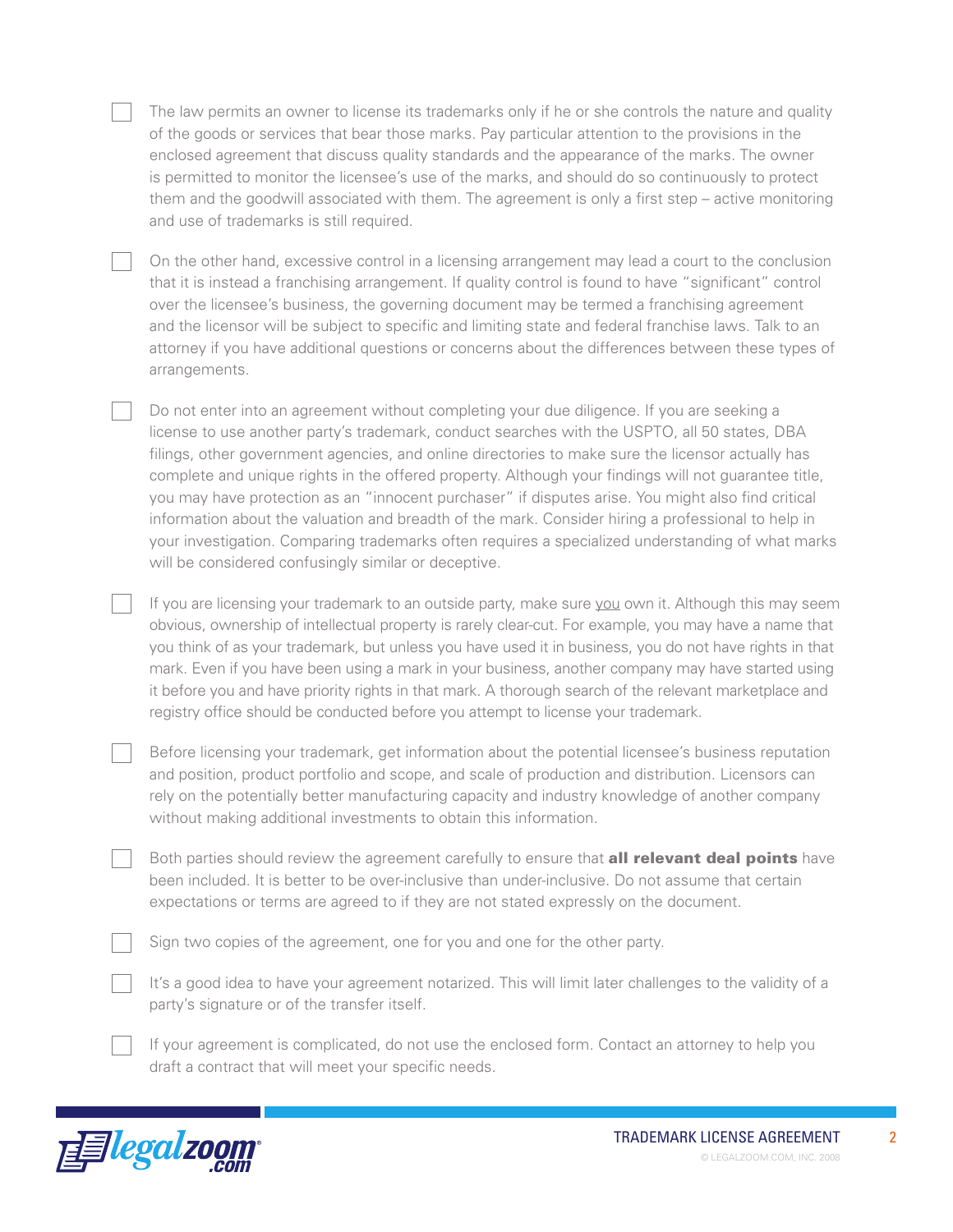## **3. Trademark License Agreement Instructions**

The following provision-by-provision instructions will help you understand the terms of your agreement.

The numbers and letters below (e.g., Section 1, Section 2(a), etc.) correspond to the provisions in the contract. Please review the entire document before starting your step-by-step process.

- **Introduction of Parties.** Identifies the document as a trademark license agreement. Write in the date on which the agreement is signed. Identify the parties and, if applicable, what type of organization they are. Note that each party is given a name (e.g., "Licensor") that will be used throughout the agreement. As you probably guessed, the Licensor is the party that is lending ("licensing") its interest and the Licensee is the party receiving it.
- Recitals. The "whereas" clauses, referred to as recitals, define the world of the agreement and offer key background information about the parties. In this document, the recitals include a simple statement of the intent to license rights in the Licensed Marks.

Use the first blank to describe briefly the type of business that the Licensee conducts. If the Licensee is involved in more than one type of business, describe the industry in which the Licensed Marks will be used. Note that the Licensee's use will be restricted to this described industry.

Note also that there is a reference in the recitals to "Schedule 2," in which the types of products and services that will be labeled with the Licensed Marks are listed.

• Section 1: Grant of License. The extension and acceptance of the license of the trademarks and service marks. Note that the marks being licensed are not described in the Agreement itself. The Agreement references "Schedule 1," and explains that the full description is located on that schedule. Be as complete and clear as possible in your description of the property being licensed.

Note the bracketed phrases in this section. The first is "non-exclusive." If a license given is nonexclusive, it means that the licensee is not the only one who can receive rights in the marks. Other individuals or companies may also receive licenses. However, a licensor should be careful about granting licenses to too many licensees. There is a danger that the strength of the underlying marks will be diluted, and perhaps irreparably harmed. The second bracketed word is "worldwide." By including this, the Parties agree that the Licensee has the ability to use the Licensed Marks not only in the U.S. but throughout the world. Delete this word if this does not describe your arrangement.

- Section 2: No Assignment or Transfer. Unlike an assignment, in which an owner's entire interest is transferred to the buyer, a license gives the licensee only specific, listed rights. The licensee is not permitted to resell or transfer its rights, which are only partially and temporarily provided. This section reiterates that fact, and requires the Licensee to obtain the Licensor's advanced written permission if it wants to do an assignment or transfer.
- (Optional) Section 3: Territory. Delimits the geographical area in which the Licensee can use the Licensed Marks. This is an optional section, and gives the Licensor the ability to further restrict the rights it is giving to the Licensee. If this section is not included, the Licensee (subject to the terms of the Agreement) will be able to use the marks without any physical restrictions. If you remove this section, correct the section numbers and the references in the document.

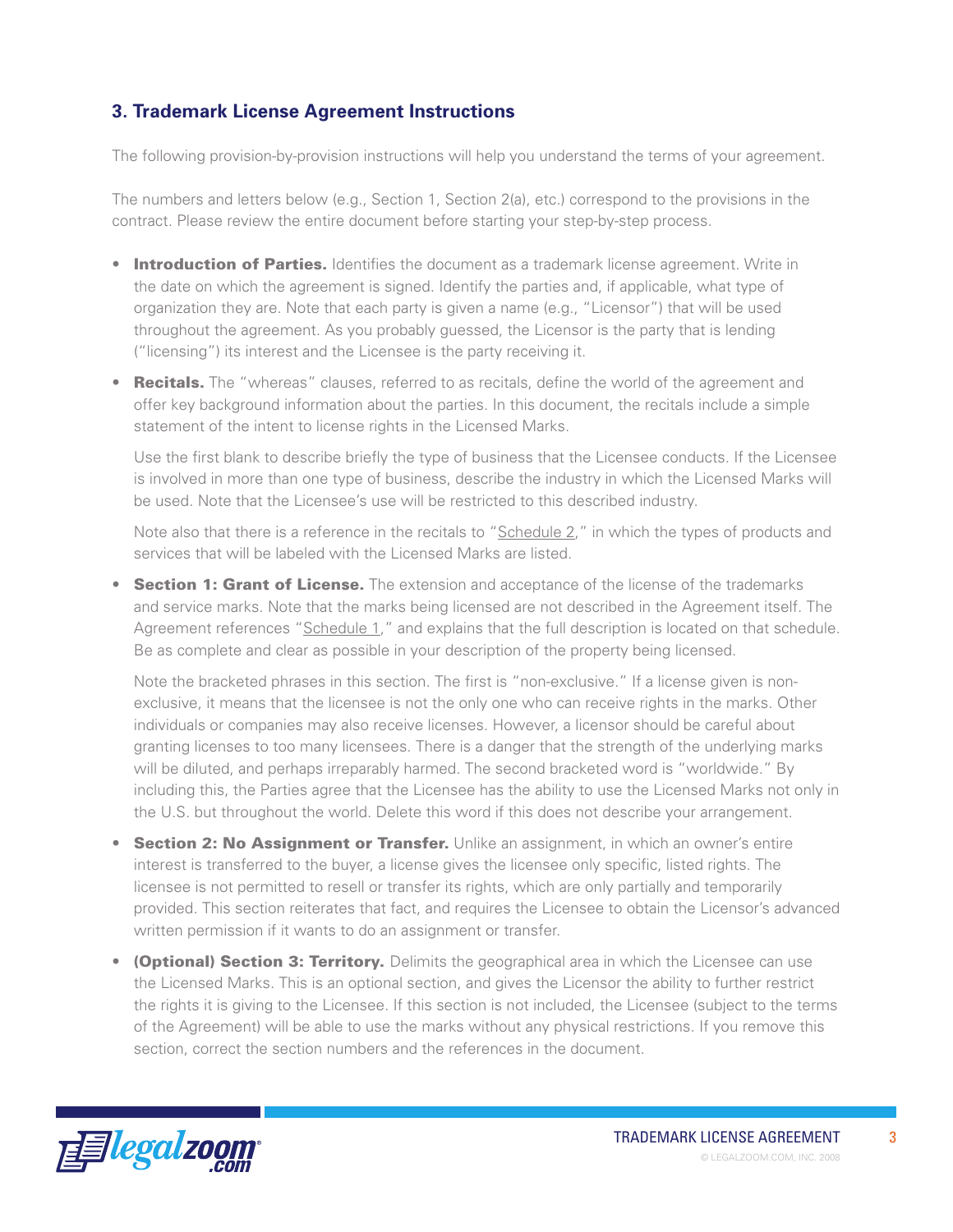- Section 4: Consideration. In most agreements, each party is expected to do something. This obligation may be to perform a service, transfer ownership of property, or pay money. In this case, the Licensee is giving money (sometimes called "consideration") to receive a license of the Licensor's property. There are two options provided, and you should select the one that best suits your arrangement. In the first, the amount the Licensor receives will be directly tied to the Licensee's sales:
	- (a) License Issue Fee. This subsection provides for an initial payment by the Licensee for the right to the license of the Licensed Marks. Enter the amount of this first payment.
	- (b) Royalties. This is the meat of the payment that the Licensor will receive under this Agreement. Essentially, the Licensee will pay a percentage of every sale it makes on Licensed Services or Products to the Licensor. You can change this to be a per-unit royalty (i.e., a set fee every time a sale is made) or make the percentage rate variable over the Term (e.g., increasing over the Term based on an assumption that sales will increase over time). This is a matter of negotiation between the Parties and you should discuss which arrangement will best suit you. If you select the model provided, enter the percentage that the Licensee will pay to the Licensor on these sales. The royalty payments are scheduled to be reported and paid quarterly under the terms of this subsection. If you want these payments to be more frequent (e.g., monthly), change this sentence to fit your agreement.
	- (c) Minimum Royalty. To make sure the Licensor receives at least something every year in exchange for its agreement to license its marks, this subsection establishes a minimum required annual payment. Enter the amount of the minimum royalty payment you want to establish. Note that if this payment is not made, the Licensor has the right to terminate the Agreement.

In the second option, the Licensor will receive a set payment in exchange for the license it provides. The Parties can make this as a one-time lump-sum fee or as a set of installment payments made over time. A set fee structure will limit the amount of reporting and bookkeeping that need to be done on both sides, but may or may not be as lucrative for the Licensor.

Select the option that best suits your arrangement and preferences, and delete the other.

#### • Section 5: Maintenance of Records and Audit Rights.

- (a) Books and Records. Requires the Licensee to maintain accurate books and records about sales made pursuant to this Agreement. This is particularly important when the Parties have decided to compensate the Licensee with royalty payments. To make sure that the Licensor is receiving its due share of the sales the Licensee makes of the Licensed Products or Services, it is given the right under this subsection to review the Licensee's books.
- (b) (include only if select first option in Section 4) Underpayment of Royalties. Indicates that if the Licensee pays less than what is due in royalties, it will be required to pay that amount with interest to the Licensor.
- (c) (include only if select first option in Section 4) Overpayment of Royalties. Indicates that if the Licensee pays more than what is due in royalties, it is entitled to deduct the amount of the overpayment from future royalties owed. If the overpayment came at the end of the term of the agreement, the Licensor will simply return the money to the Licensee.

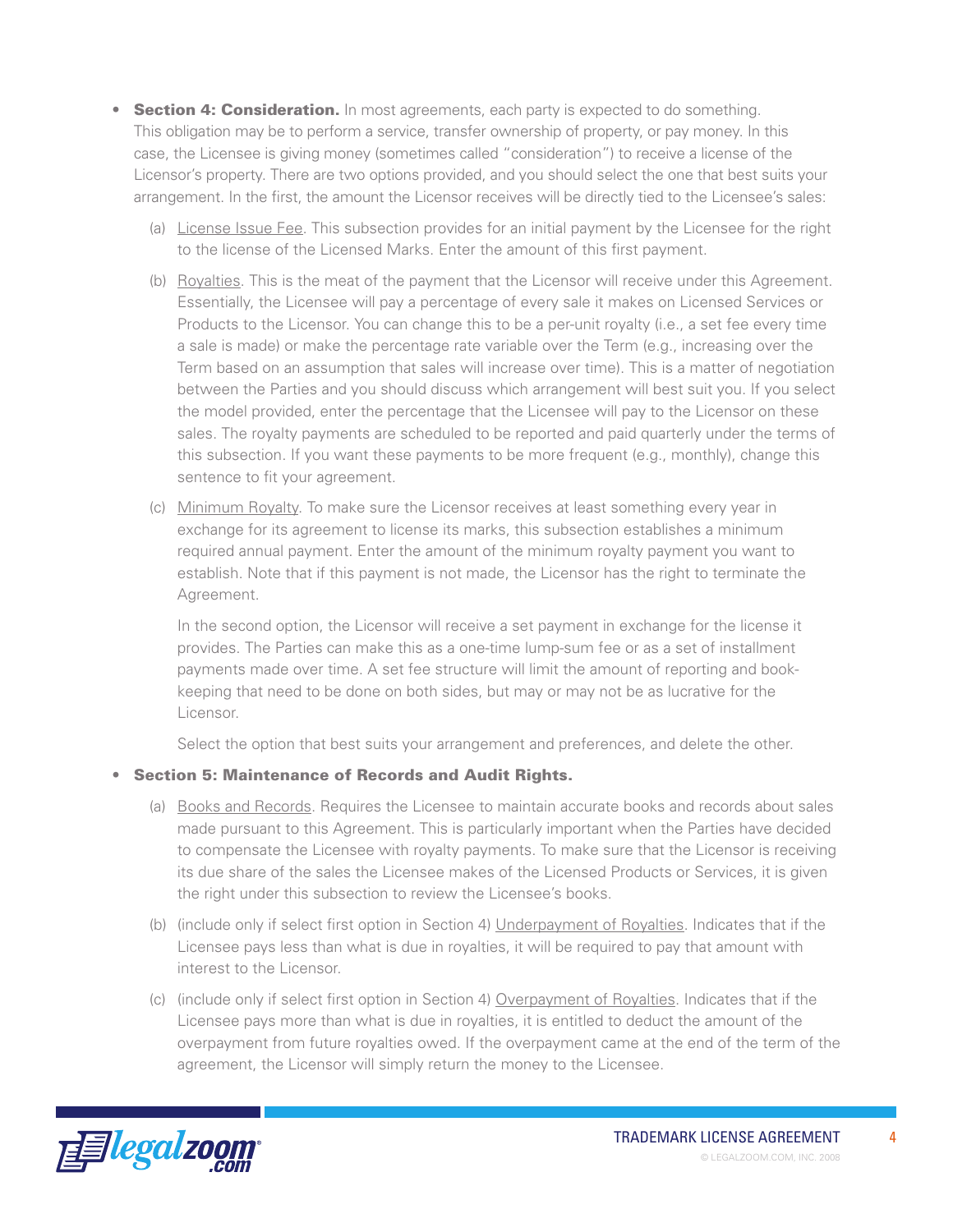- Section 6: Term. Allows you to specify how long you want the Agreement and the license to last. Enter the number of years that the initial term will be. Note that the Agreement (and the license) will renew automatically every year after the end of that first term. To end the arrangement, either Party can give notice to the other by following the procedures in Section 14.
- • Section 7: Ownership and Use of Licensed Marks.
	- (a) Ownership of Licensed Marks. Reiterates that the Licensor is the owner of the marks being licensed, and that no ownership transfer is taking place under this Agreement.
	- (b) Limitations on Licensee's Actions. Limits the Licensee's ability to take any actions that would challenge or undermine the Licensor's ownership in the Licensed Marks.
	- (c) Assistance in Protecting Goodwill. Goodwill can be defined as the intangible value of a piece of property (e.g., a brand's reputation and recognizability). This is an essential element of a trademark and constitutes much of its value. Because of this, it's essential that the Parties work together to continue to develop and maintain the goodwill of the Licensed Marks. This subsection notes specific actions that the Licensee must take (or refrain from taking) to protect this property.
	- (d) Notification of Infringement. If the Licensee does discover that a third party's trademarks are infringing on the Licensed Marks, it has a duty under this subsection to report the infringement to the Licensor. Indeed, depending on the indemnification structure selected in Section 13, if it does not provide this notification immediately, it may not be able to recover any money it spends on bringing charges against the third party infringers. Note, however, that the Licensee must notify the Licensor before it brings any actual lawsuit against a third party for infringement, and the Licensor must give its approval in writing before any action is taken.
	- (e) No Unrelated Use. Requires any use of the Licensed Marks by the Licensee to be related to the Licensee Business. Any other uses or attempted uses will be invalid without the prior permission of the Licensor.
	- (f) No Use of Other Trademarks. Emphasizes that the only marks of the Licensor that the Licensee is given a right to use are the Licensed Marks. Any intellectual property owned by the Licensor that is not listed on Schedule 1 is not licensed under this Agreement.
- Section 8: Quality Standards. A key element of a trademark licensing agreement is quality control. The Licensee must produce goods that meet the Licensor's standards, or the Licensor's customers (and the general public) could lose confidence in the Licensor and its products. Both Parties could be harmed in such cases.
	- (a) Established Standards. Allows the Licensor to establish quality standards for products manufactured or sold by the Licensee using the Licensed Marks. The creation of these standards rests mostly in the Licensor's hands, although it cannot establish standards that are more stringent than those that may be imposed by the Licensee's customers.
	- (b) Review of Associated Products. In order to assess whether or not the Licensee's goods meet the established Quality Standards, the Licensor needs to be able to review those products. To that end, this subsection gives the Licensor the right to visit the Licensee's facilities to make sure these standards are being met.

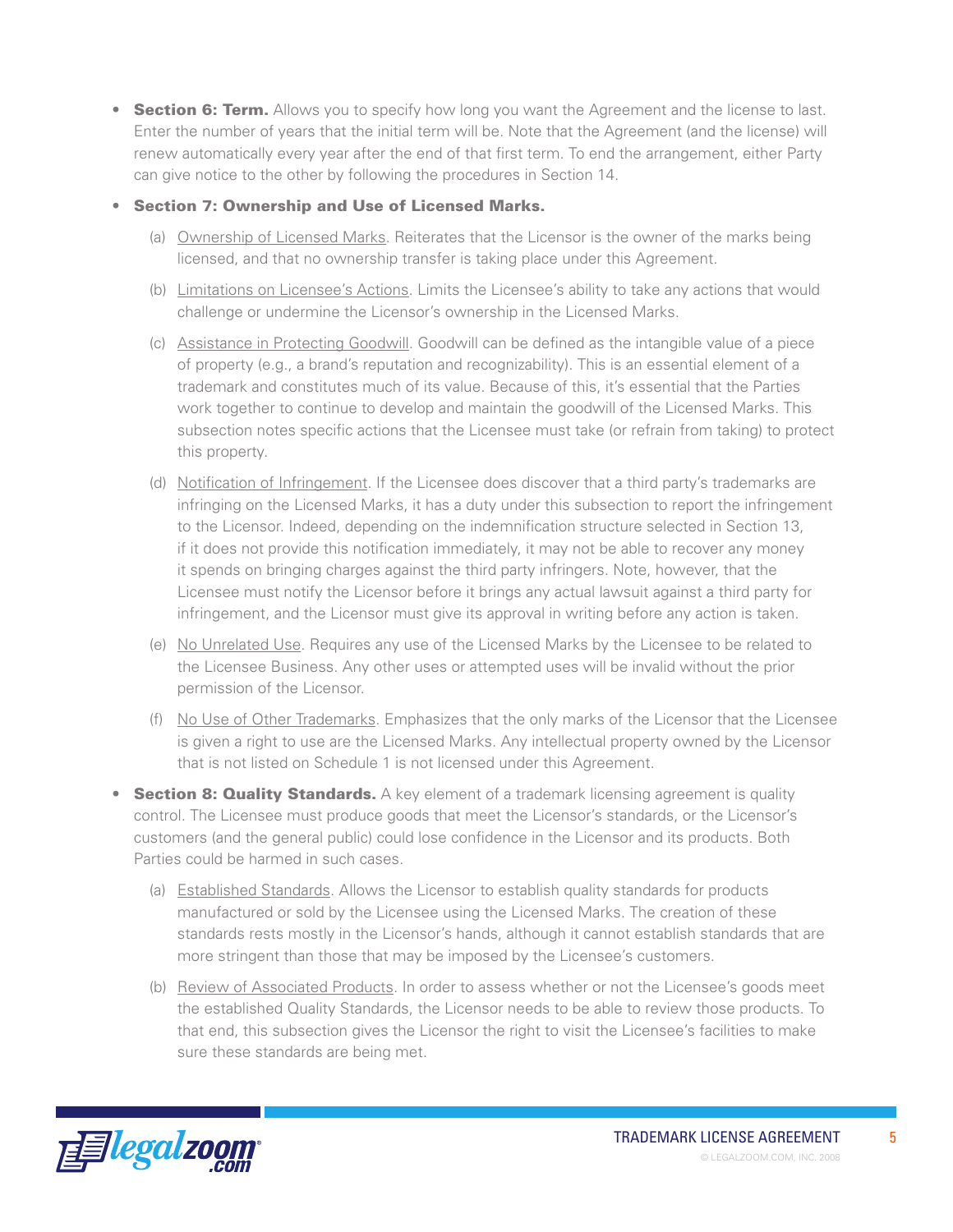- (c) Representative Samples Required. Allows the Licensor to review the products to determine that the Licensed Marks are being printed or displayed in a way that is accurate and a good representation.
- (d) Other Specifications. A catchall provision that allows the Licensor to require additional things of the Licensee to make sure the products sold under its brand are equal to established Quality Standards.

#### • Section 9: Marking on Products.

- (a) Designation that Marks are Licensed. Indicates that the Licensor may (but does not have to) require that any products being sold by the Licensee under the Licensor's marks show clearly that the mark is being used by license only (i.e., that a complete transfer of ownership has not taken place). If the Licensor is not careful, it may be deemed to have "abandoned" the mark, and could lose ownership rights in its property. Although this notation is not technically required by law, it may serve to identify genuine goods and discourage counterfeiting. On the other hand, this will illustrate the licensing relationship and may dilute some faith in the brand if the consumer realizes that the source of the products is not the trademark owner. Consider these factors when deciding whether or not the Licensee will be required to give notice of the licensing relationship.
- (b) Proper Notice and Acknowledgment. Notes that the trademark used must not only be in correct form, it must also give notice to the public that it is a registered trademark (and has all of the associated rights and privileges associated with that registration). The Licensee is therefore required to use the circle "R" symbol (i.e., ®) every time it uses the trademark itself.
- (c) Format and Appearance. Making sure the marks are displayed as registered is essential to the Licensor's continuing ownership in those marks. The Licensee cannot get creative and design a new version of a Licensed Mark. The mark's color, font, and spacing must remain consistent and no additions of images, slogans, or groupings can be made.
- **Section 10: Licensor's Representations and Warranties.** The Licensor's promises about the property being licensed. More specifically, the Licensor is swearing that:

10(a): it is the only person or company that has the authority to license the marks.

10(b): it has not sold or transferred the marks to any third party.

10(c): has the authority to enter the agreement.

10(d): does not believe that the marks have been taken from any third party without authorization (e.g., a knowing copy of another company's trademark).

10(e): does not know of any permissions that have to be obtained in order for the license to be granted. In other words, once the agreement is signed, the license will be effective without anyone else's input.

10(f): the marks weren't created while the creator was employed by a third party. In many cases, if an individual was employed by a company and came up with a product, the company will own that product. This section offers assurance to the Licensee that there are no companies that will make that claim about the marks being sold.

If you and the other Party want to include additional representations and warranties, you can do so here.

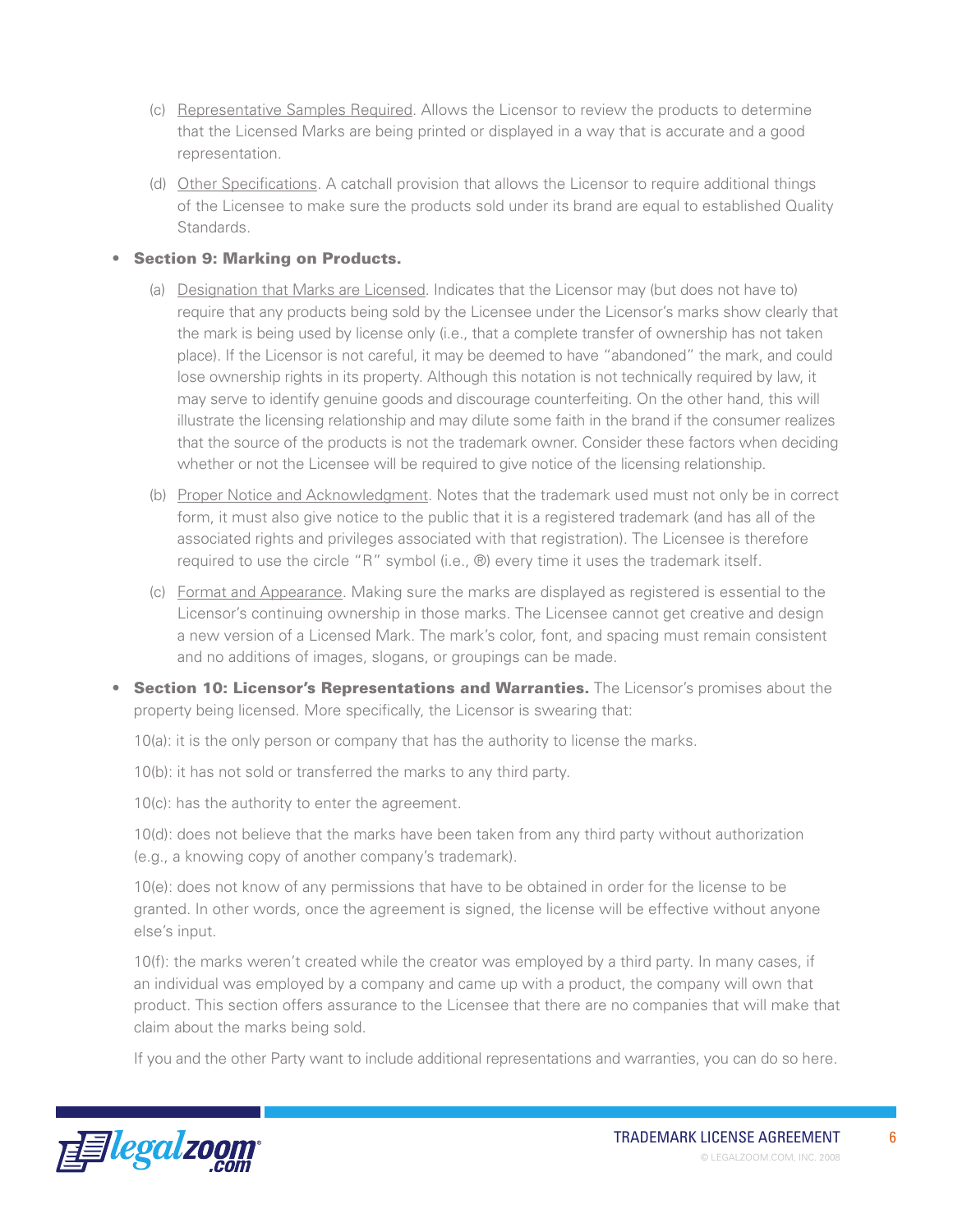- **Section 11: Licensee's Representations and Warranties.** The Licensee's promises about the transaction. More specifically, the Licensee is swearing that it:
	- 11(a): has the authority to enter the agreement.
	- 11(b) has enough money to pay for the license.

If you and the other Party want to include additional representations and warranties, you can do so here.

- • Section 12: Documentation.
	- (a) Recordation. The Licensor's promise to help with any paperwork needed to complete or record the license (e.g., filing information about the license with the USPTO). The bracketed phrases make the additional promise that the Licensor will help with paperwork for filings outside of the country. If this is not relevant to your agreement, delete the bracketed phrases.
	- (b) Licensee Assistance in Maintaining Licensed Marks. The Licensee's promise that it will assist the Licensor in maintaining the registrations of the Licensed Marks.
- **Section 13: Indemnification.** A description of each Party's future obligations, if the Licensed Marks are found to infringe on a third party's rights. There are two options provided, and you should choose the one that best fits with your situation. In the first, the Licensor takes all responsibility for infringement, promising to pay all expenses and costs relating to the claim. In the second, the Licensor makes its responsibilities conditional, greatly limiting its obligations if a claim is brought. Select only one of these options, and delete the other.
- Section 14: Termination. Explains that certain actions or events, including written notice or certain wrongful actions on the part of the Licensee, will cause the Agreement to end out of time (i.e., before the end of the term).
	- (a) Termination Procedures. Write in the amount of notice a Party must give of its intent to terminate or to notify the other of a breach. Note that there are specific actions that will automatically terminate the Agreement. These are all actions that relate specifically to the Licensee's use (or non-use) of the Licensed Marks, and this provision allows the Licensor to maintain control over (and protect the value of) that property.
	- (b) Effect of Termination. Provides that after the termination of the Agreement for any reason, the Licensee must stop using the Licensed Marks.
- Section 15: Successors and Assigns. States that the Parties' rights and obligations will be passed on to successor organizations (if any), or organizations to which rights and obligations have been permissibly assigned.
- Section 16: No Implied Waiver. Explains that even if one Party allows the other to ignore break an obligation under the Agreement, it does not mean that Party waives any future rights to require the other to fulfill those (or any other) obligations.
- Section 17: No Agency Relationship. Explains that the Parties are not in an agency relationship or any other relationship except for that of a licensor and a licensee. This is an important legal distinction, and is emphasized in this Agreement so that additional obligations are not imposed on the Parties by law.

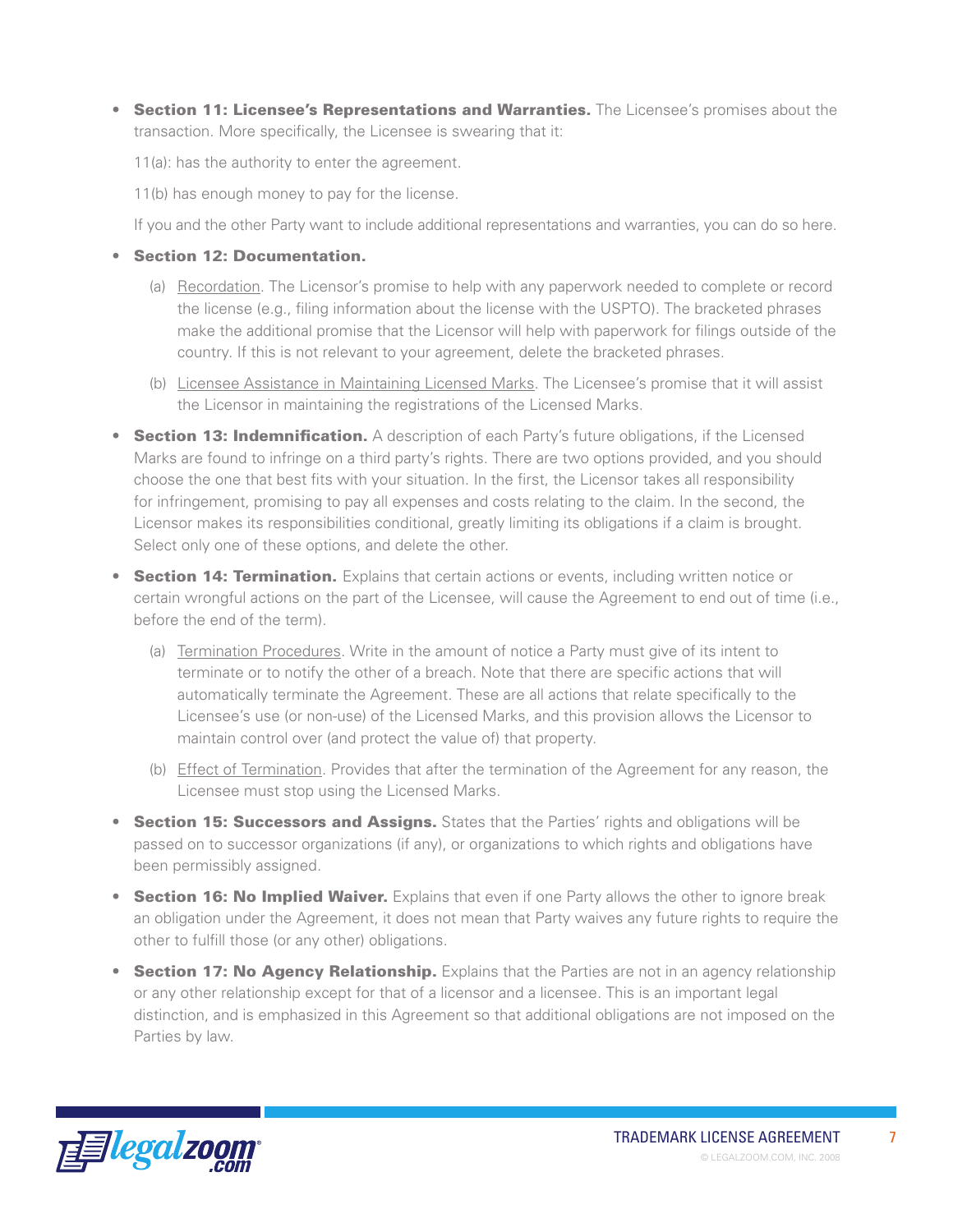- Section 18: Notice. Lists the addresses to which all official or legal correspondence should be delivered. Write in a mailing address for both the Licensor and the Licensee.
- **Section 19: Governing Law.** Allows the Parties to choose the state laws that will be used to interpret the document. Note that this is not a venue provision. The included language will not impact where a potential claim can be brought. Write the applicable state law in the blank provided.
- Section 20: Counterparts / Electronic Signatures. The title of this provision sounds complicated, but it is simple to explain. It says that even if the Parties sign the Agreement in different locations, or use electronic devices to transmit signatures (e.g., fax machines or computers), all of the separate pieces will be considered part of the same agreement. In a modern world where signing parties are often not in the same city - much less the same room - this provision ensures that business can be transacted efficiently, without sacrificing the validity of the agreement as a whole.
- **Section 21: Severability.** Protects the terms of the Agreement as a whole, even if one part is later invalidated. For example, if a state law is passed prohibiting choice-of-law clauses, it will not undo the entire agreement. Instead, only the section dealing with choice of law would be invalidated, leaving the remainder of the agreement enforceable.
- **Section 22: Entire Agreement.** The Parties' agreement that the document they're signing is "the agreement" about the issues involved. Unfortunately, the inclusion of this provision will not prevent a party from arguing that other enforceable promises exist, but it will provide you some protection from these claims.
- **Section 23: Headings.** Notes that the headings at the beginning of each section are meant to organize the document, and should not be considered operational parts of the note.
- **Schedule 1: List of Licensed Marks and/or Service Marks.** In order for a trademark license to be effective, the marks being licensed must be clearly identified. Be thorough in your description and attach any registrations or samples that you may have. If you do include samples, reference the inclusion of those samples in the schedule (e.g., "\* See attached drawing").
- Schedule 2: Licensed Products or Services. Allows the Parties to list the products and services of the Licensee that are permitted to bear the Licensed Marks. These should only be items of sufficient quality to maintain the integrity of the mark, and should not be products or services in a field completely different than that of the Licensor. Link each mark with each product or service that it will be on.

#### DISCLAIMER

LegalZoom is not a law firm. The information contained in the packet is general legal information and should not be construed as legal advice to be applied to any specific factual situation. The use of the materials in this packet does not create or constitute an attorney-client relationship between the user of this form and LegalZoom, its employees or any other person associated with LegalZoom. Because the law differs in each legal jurisdiction and may be interpreted or applied differently depending on your location or situation, you should not rely upon the materials provided in this packet without first consulting an attorney with respect to your specific situation.

The materials in this packet are provided "As-Is," without warranty or condition of any kind whatsoever. LegalZoom does not warrant the materials' quality, accuracy, timeliness, completeness, merchantability or fitness for use or purpose. To the maximum extent provided by law, LegalZoom, it agents and officers shall not be liable for any damages whatsoever (including compensatory, special, direct, incidental, indirect, consequential, punitive or any other damages) arising out of the use or the inability to use the materials provided in this packet.